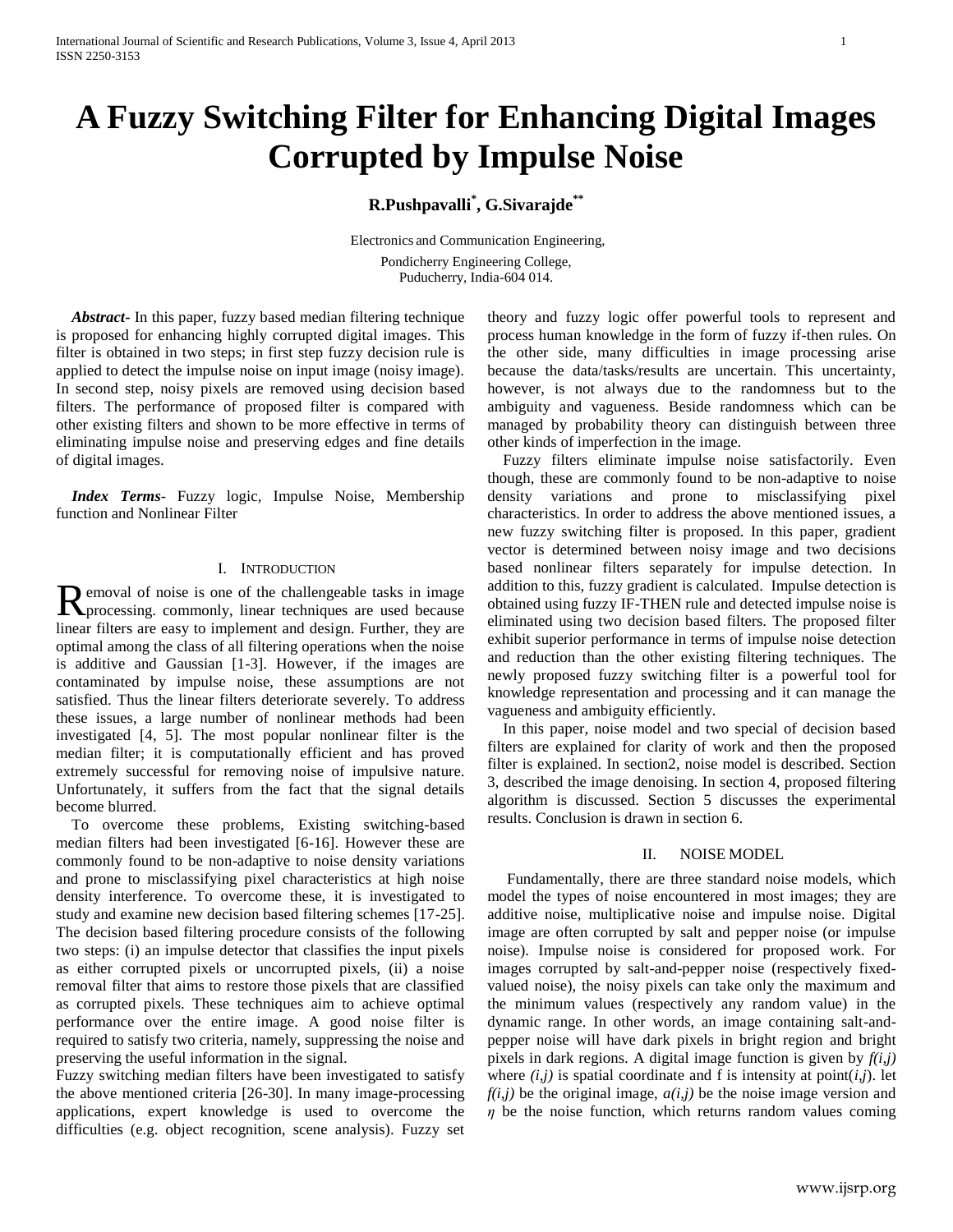from an arbitrary distribution. Then the additive noise is given by the equation (1)

$$
a(i, j) = f(i, j) + \eta(i, j)
$$
 (1)

 Impulse noise is caused by malfunctioning pixels in camera sensors, dead pixels, faulty memory locations in hardware, erroneous transmission in a channel, analog to digital converter, malfunctioning CCD elements (i.e. hot and dead pixels) and flecks of dust inside the camera most commonly cause the considered kind of noise etc. It also creeps into the images because of bit errors in transmission, faulty memory locations and erroneous switching during quick transients. Two common types of impulse noise are the salt and pepper noise and the random valued noise. The proposed filter first detects the Salt and pepper noise present in digital images in very efficient manner and then removes it. As the impulse noise is additive in nature, noise present in a region does not depend upon the intensities of pixels in that region. Image corrupted with impulse noise contain pixels affected by some probability. The intensity of grayscale pixel is stored as an 8-bit integer giving 256 possible different shades of gray going from black to white, which can be represented as a [0,*L*-1] (*L* is 255) integer interval. In this paper the impulse noise is considered. In case of images corrupted by this kind of salt and pepper noise, intensity of the pixel  $A_{ii}$  at location (i,j) is described by the probability density

function given by the following equation (2)  
\n
$$
f(A_{ij}) = \begin{cases} p_a & \text{for } A_{ij} = a \\ 1-p & \text{for } A_{ij} = Y_{ij} \\ p_b & \text{for } A_{ij} = b \end{cases}
$$
 (2)

where  $a$  is the minimum intensity (dark dot);  $b$  is the maximum intensity (light dot);  $p_a$  is the probability of intensity (a) generation;  $p<sub>b</sub>$  is the probability of intensity (*b*) generation; *p* is the noise density, and  $Y_{ij}$  is the intensity of the pixel at location  $(i, j)$  in the uncorrupted image. If either  $p_a$  or  $p_b$  is zero the impulse noise is called unipolar noise. If neither probability is zero and especially if they are equal, impulse noise is called bipolar noise or salt-and-pepper noise.

#### III. IMAGE DENOISING

 In this section, two special classes of decision based filtering techniques are described. Decision based filter 1 (DBF1) is used to preserve the edge region of the digital image and homogeneous region is preserved using Decision based filter 2 (DBF2). These are explained in subsection 3.1 and 3.2.

## *A. Decision based filter 1*

 This filtering technique has been investigated in the literature [20] for edge preserving properties of digital images. The filtering operation is experimented by way of edge preserving method to improve visual perception and then filtering is performed at the current pixel within the sliding window on digital image. Edge detection is a fundamental tool in [image](http://en.wikipedia.org/wiki/Image_processing)  [processing](http://en.wikipedia.org/wiki/Image_processing) and [computer vision,](http://en.wikipedia.org/wiki/Computer_vision) particularly in the areas of [feature detection](http://en.wikipedia.org/wiki/Feature_detection_%28computer_vision%29) and [feature extraction,](http://en.wikipedia.org/wiki/Feature_extraction) which aim at identifying points in a [digital image](http://en.wikipedia.org/wiki/Digital_image) at which the [image brightness](http://en.wikipedia.org/wiki/Luminous_intensity) changes sharply or more formally has discontinuities. Edges play an important role with these shapes because transition of one shape

to another is controlled by the edge and its quality. The concept of hard, soft or lost edges control shape is depend upon a conceptual basis. There is no analytical reality for human visual perception. In this paper, edges on the noisy image are identified using one of the properties of edge detection and preserved.

 In this filter, the central pixel is identified as corrupted one; it is replaced by the proposed edge preserving method. Therefore, edges on the image is detected by computing gradient value in the direction of horizontal, vertical, left diagonal and right diagonal within the filtering window respectively. Based on neighbourhoods within the filtering window, the gradient value is obtained by determining the difference of two pixel intensities in direction of vertical, horizontal, left diagonal and right diagonal respectively. These four gradient values (according to the four different directions or neighbours) are considered for making the decision to eliminate impulse noise as well as preserve the edges of the image. If the gradient value is quite large, any one of the pixel is affected in the corresponding direction with minimum/maximum value of impulse noise. The minimum gradient value is a good indication that those pixels are noise free edge pixels in the direction of orientation. The minimum gradient value with respect to  $(i,j)$  can be used to determine direction of orientation of edge pixel. In order to preserve the edges, the corrupted central pixel is replaced by the average of two intensities which are obtained with respect to the direction of minimum gradient value.

#### *B. Decision based filter 2*

In this section, homogeneous region of image is preserved by applying decision based switching median filtering technique [21]. The pixels inside the sliding window are classified as corrupted and uncorrupted pixels by comparing their values with the maximum (255) and minimum (0) values. Consider an image of size M×N having 8-bit gray scale pixel resolution. A twodimensional square filtering window of size 3 x 3 is slid over the noisy image. As the window move over the noisy image, at each point the central pixel inside the window is checked whether it is a corrupted pixel or not. If the pixel is an uncorrupted one, it is left undisturbed and the window is moved to the next position. On the other hand, if the pixel is detected as a corrupted one, the filtering procedure is performed by following the further steps described below.

Step1) Separate the corrupted and uncorrupted pixels inside the filtering window at its current position.

Step2)Check if the uncorrupted samples are an odd number inside the filtering window. If so, the median of the uncorrupted samples is set out as the filter output.

Step3)If the uncorrupted samples are an even number, then the Range estimator (RE) is determined for the uncorrupted samples. Range estimator for uncorrupted pixels is the difference between the last and the first of the sorted out uncorrupted pixels. A suitable threshold value T is chosen for determining the presence of an edge at the central pixel. In this work, 125 is selected as suitable threshold.

Step4) If RE is greater than the threshold value T, the central pixel is declared an edge and therefore, it left unaltered; otherwise, the central pixel is replaced by the arithmetic average of the uncorrupted pixels inside the filtering window.

Then the window is moved to form a new set of values, with the next pixel to be processed at the centre of the window. This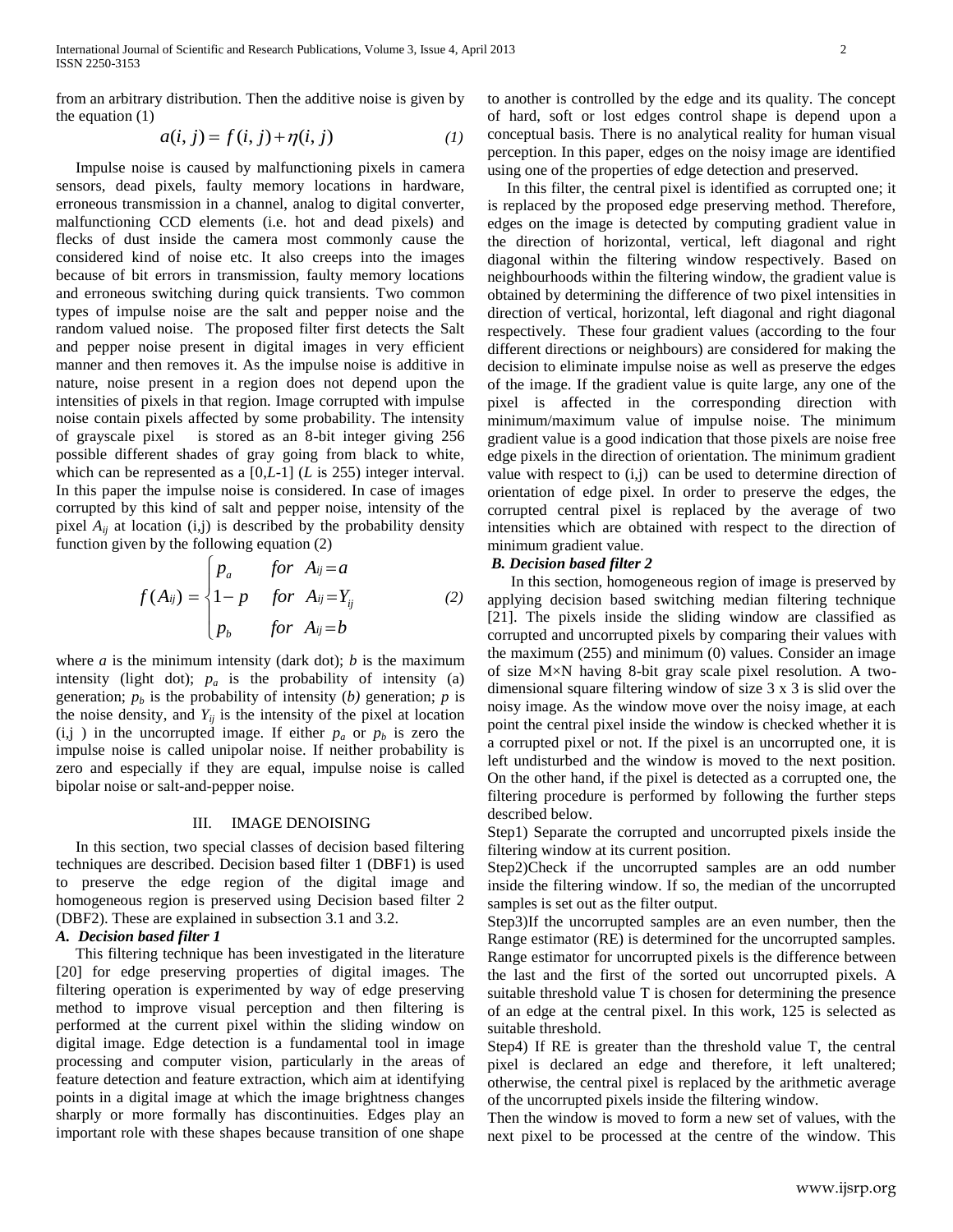process is repeated until the last image pixel is processed. It may be noted that the filtering is performed by either taking the median or the arithmetic mean of uncorrupted pixels of the filtering window.

# IV. PROPOSED ALGORITHM

 The filtering technique proposed in this paper detects the impulse noise on the image using a fuzzy decision rule. An image gradient vector is determined between central pixel from an input image and filtered output image for two decision based filters. These gradient vectors are given by the following equation: quation:<br>  $\nabla(k, l)D1 = YDBF1(i, j) - A(i, j) \text{ with } k, l \in \{-1, 0, 1\}$  (3)

$$
\nabla(k, l)D1 = YDBF1(i, j) - A(i, j) \text{ with } k, l \in \{-1, 0, 1\}
$$
 (3)

$$
\nabla(k, l)D1 = IDBF1(l, j) - A(l, j) \quad \text{with, } l \in \{-1, 0, 1\}
$$
\n
$$
\nabla(k, l)D2 = YDBF2(i, j) - A(i, j) \quad \text{with } k, l \in \{-1, 0, 1\}
$$
\n
$$
(4)
$$

where, is gradient vector between  $\nabla_{(k, l)}D_1$  original pixel value and decision based median filter1 (DBF1),  $\nabla_{(k,l)}D_2$  is gradient vector between input pixel value and decision based median filter2 (DBF2)output,  $A(i,j)$  is the Noisy image,  $Y_{DBFI}(i,j)$  is the decision based median filtered (DBF1) output, Y*DBF2*(i,j) is the decision based median filtered (DBF2) output. The proposed filtering algorithm is applied on noisy image and is described in steps as follows:

Step 1) A two-dimensional square filtering window of size 3 x 3 is slid over the noisy image.

Step 2) As the window move over the noisy image; at each point, the central pixel inside the window is checked whether it is a corrupted pixel or not. If the pixel is an uncorrupted one, it is left undisturbed and the window is moved to the next position. On the other hand, if the pixel is detected as a corrupted one, the filtering procedure is performed by following the further steps described below.

Step3) Determine gradient vector between central pixels from filtered image and processing pixels from noisy image (i.e. input image)

Step4) Fuzzy IF THEN rule is applied for impulse noise detection and noisy pixels are replaced by two decision based filters. Then the window is moved to form a new set of values, with the next pixel to be processed at the centre of the window. This process is repeated until the last image pixel is processed.

 In this paper, fuzzy gradient () is obtained by fuzzy set and is used for impulse detection. This gradient is used to determine if a central pixel switching the filtering window is corrupted with impulse noise or not, because if this gradient is small then It is good indication of noise free pixel. Suppose if gradient is medium then the processing pixel is either an edge pixel or noisy pixel. If gradient is large then it is an indication of noisy pixel.

Finally, fuzzy gradient value is used to detect the impulse noise. The proposed fuzzy switching median filter is constructed using Sugeno fuzzy system, Gauss membership function with 3 input, two input variables and 9 fuzzy rules. Noisy pixels are detected by the following fuzzy rules:

IF  $D_l$  is low AND  $D_2$  is medium THEN  $\nabla_{(k, l)} D_r$  is high IF  $D_l$  is medium AND  $D_2$  *is high* THEN  $\nabla_{(k, l)}D_r$  *is low* IF  $D_l$  *is high* AND  $D_2$  *is low* THEN  $\nabla_{(k, l)}D_r$  *is medium* IF  $D_l$  *is low AND*  $D_2$  *is medium THEN*  $\nabla_{(k,l)} D_F$  *is high* 

IF  $D_l$  is medium AND  $D_2$  *is high* THEN  $\nabla_{(k, l)} D_r$  *is low* IF  $D_l$  *is high* AND  $D_2$  *is low THEN*  $\nabla_{(k,l)}D_r$  *is medium* IF  $D_l$  *is low AND*  $D_2$  *is medium THEN*  $\nabla_{(k, l)} D_r$  *is high* IF  $D_l$  is medium AND  $D_2$  *is high* THEN  $\nabla_{(k, l)} D_r$  *is low* IF  $D_l$  *is high* AND  $D_2$  *is low THEN*  $\nabla_{(k, l)} D_F$  *is medium* 

 Here, Low, medium and high are the nondeterministic features, these terms can be represented as fuzzy sets. Fuzzy sets can be represented by membership function. These membership functions are described by the following fig.1.



Fig.1 Membership function low, medium and high respectively

 These functions represents all possible gradient values in the range of 0 to 255 and membership degree is represented in the range of 0 to 1 (i.e.  $\in [0,1]$ ). A membership degree indicates the degree in which a certain gradient value matches the predicate. If the gradient value has membership degree one for the fuzzy set high, it means that it is large for noisy pixels, low for noise free pixels and medium for noisy/edge pixelsFuzzy rule contains some conjunctions and disjunctions. In fuzzy logic, AND operator is used for conjunctions and OR used for disjunctions. These three membership function depend on the parameters 0-a, b-b' and c-c'. According to the following observations these parameters values are determined.

1) Gradient value  $\nabla_{(k, l)}D_1$  or  $\nabla_{(k, l)}D_2$  *lie in the interval [0-45] indicates* the noise free pixels and nonedge pixels. So these pixels are categorized as noise free pixels and there is no uncertainty is happen, resulting in a zero membership degree in the fuzzy set.

2) Gradient value  $\nabla_{(k, l)}D_1$  or  $\nabla_{(k, l)}D_2$  *lie in the interval [45-125] indicates* the noisy pixels and edge pixels. So these pixels are categorized as either noisy pixels or edge pixels. Here, some kind of uncertainty is expressed by membership degrees in fuzzy set( lies in the interval [0-0.5].

3) Gradient value  $\nabla_{(k,l)}D_1$  or  $\nabla_{(k,l)}D_2$  *lie in the interval [125-255] indicates* the noisy pixels. So these pixels are categorized as noisy pixels. In this case, membership degree in the fuzzy set is one.

In fig.1 the membership degree is represented for noise free pixel in the range of [0-a], noisy or edge pixels are represented in the range of [b-b'] and noisy pixels are represented in the range of [c-c']. Based on image quality only, the membership degree and fuzzy gradient  $\nabla_{(k, l)}D_F$  value is chosen. After choosing the membership degree and value, activation degree is calculated for fuzzy IF-THEN rule. This activation degree indicates the low, medium and large  $\nabla_{(k,l)}D_F$  value for impulse noise detection on digital images. Finally, the detected impulse noise is replaced by either DBF1 or DBF2. If the indentified pixel is either noisy or edge pixels then it is replaced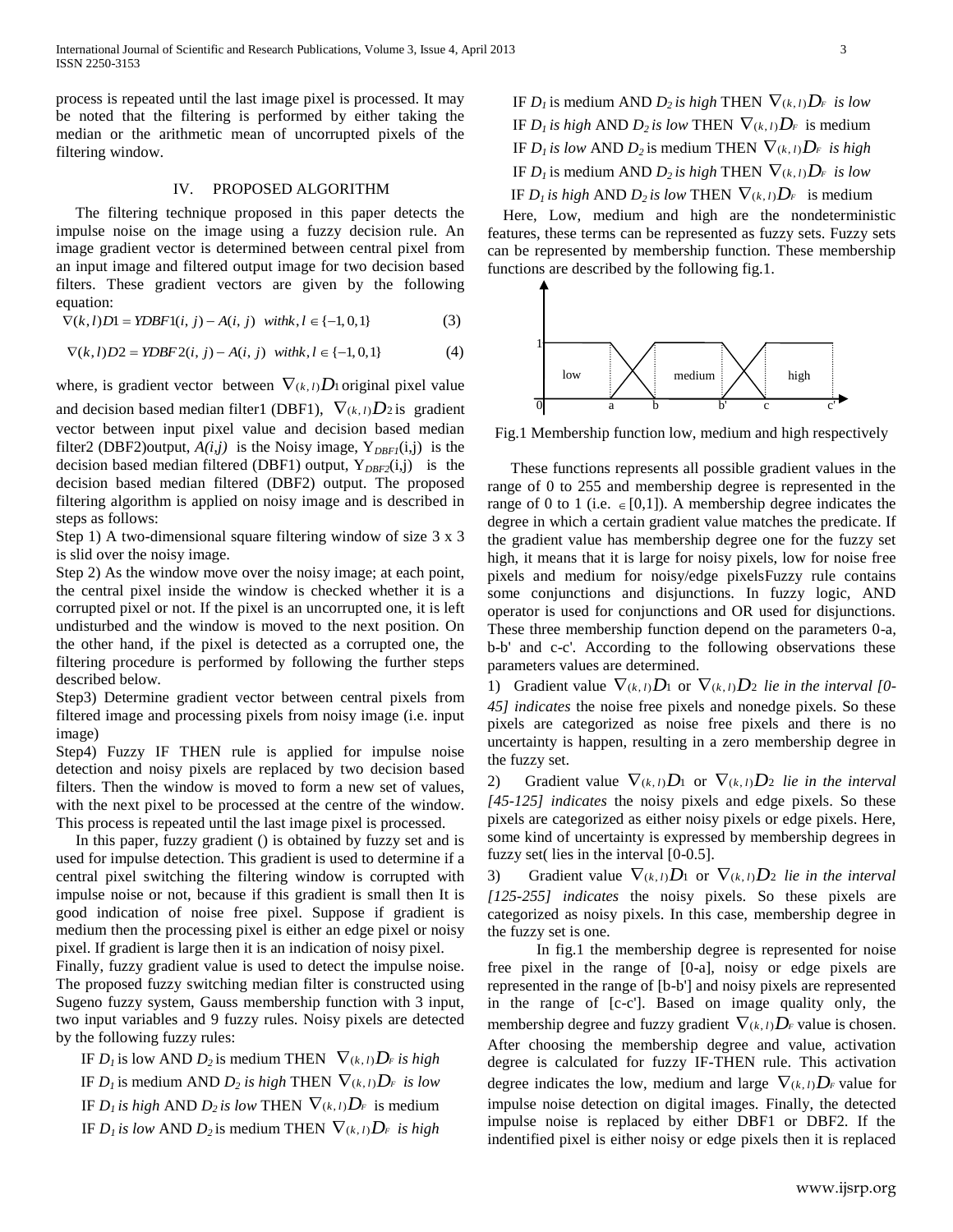by DBF1 and otherwise it is a corrupted one and is replaced by DBF<sub>2</sub>.

# V. SIMULATION RESULTS

The filtering technique is tested using 3 x 3 windows with Lena image of size 256 x 256. In this paper, Lena image is used as a test images. In order to analyze the performance of the proposed filter approach, the performance evaluation factors like Peak Signal to Noise Ratio (PSNR) is used. This performance evaluation is based on threshold values and noise levels. Filter has higher PSNR values are considered to be superior filter in terms of noise elimination and restoration of image features. A New Tristate Switching Median Filtering Scheme (NTSMF) is quantitatively evaluated using objective measures are defined as:<br> $\left[255 * 255\right]$ 

$$
PSNR = 10\log_{10}\left[\frac{255 * 255}{MSE}\right]
$$
 (5)

where,

$$
MSE = \frac{\sum |X(i, j) - F(i, j)|^2}{row * col}
$$
 (6)

 $(i,j)$  denotes the number of rows and columns in the image data,  $X(i,j)$  represents the pixel intensities of the original image at the position of  $X(i,j)$ ,  $F(i,j)$  represents the output intensities in the filtered image at the position of (i,j). The proposed filter has very good subjective improvements for lower level of mixed impulse noise (i.e. fine details preservation of the image).

#### TABLE.1

PSNR values obtained using proposed filter and compared with different filtering techniques on Lena image corrupted with various densities of impulse noise

| Filtering                |       |       |       |       |       |
|--------------------------|-------|-------|-------|-------|-------|
| Techniques               | 10    | 30    | 50    | 70    | 90    |
| MF                       | 31.74 | 23.20 | 15.28 | 9.98  | 6.58  |
| <b>WMF</b>               | 23.97 | 22.58 | 20.11 | 15.73 | 8.83  |
| <b>CWMF</b>              | 28.72 | 20.28 | 14.45 | 10.04 | 6.75  |
| <b>TSMF</b>              | 32.89 | 24.96 | 16.82 | 11.33 | 7.58  |
| NID                      | 37.90 | 28.75 | 23.42 | 14.65 | 7.77  |
| <b>MDBSMFS</b>           | 34.83 | 24.79 | 16.99 | 11.28 | 6.97  |
| <b>IDBA</b>              | 36.5  | 29.72 | 26    | 23.5  | 19.3  |
| <b>NTSMF</b>             | 42.57 | 35.38 | 29.34 | 19.52 | 10.13 |
| DBF1                     | 40.8  | 31.0  | 22.6  | 13.42 | 7.06  |
| DBF <sub>2</sub>         | 38.42 | 30.47 | 24.92 | 18.84 | 10.03 |
| Proposed<br>fuzzy filter | 46.07 | 39.64 | 30.64 | 19.93 | 10.76 |

 The enhancement result for the corrupted 'Lena' image by different level of impulse at suitable threshold has been estimated. The estimated values are tabulated and are given in the Table1. Figure 2 graphically illustrates the objective improvement of the proposed filter with respect to other switching schemes and this fuzzy filter exhibit good performance when images are corrupted up to 60% of noise. In order to prove the effectiveness of this filter, existing filtering techniques are experimented and compared with proposed filter for visual perception and subjective evaluation on Lena image including the standard medians filter (MF), the Weighted median filter (WMF), Centre weighted median filter (CWMF), the Tristate median filter (TSMF), New impulse detector (NID), Multiple

decision based switching median filter (MDBSMF), Improved decision based algorithm (IDBA), New tristate switching median filter (NTSMF), Decision based filter1 (DBF1), Decision based filter2 (DBF2) and the proposed filter in Fig.2.



Fig.2 PSNR obtained using proposed filter on Lena image corrupted with different densities of impulse noise and compared with other existing filtering techniques



Fig.3 Subjective Performance comparison of proposed filter with other existing filters on test image Lena (a) Noise free images, (b) image corrupted by 50% impulse noise, (c) images restored by MF, (d) images restored by WMF, (e) images restored by CWMF, (f) images restored by TSMF, (g) images restored by MDBSMF, (h) images restored by NID, (i) images restored by IDBA,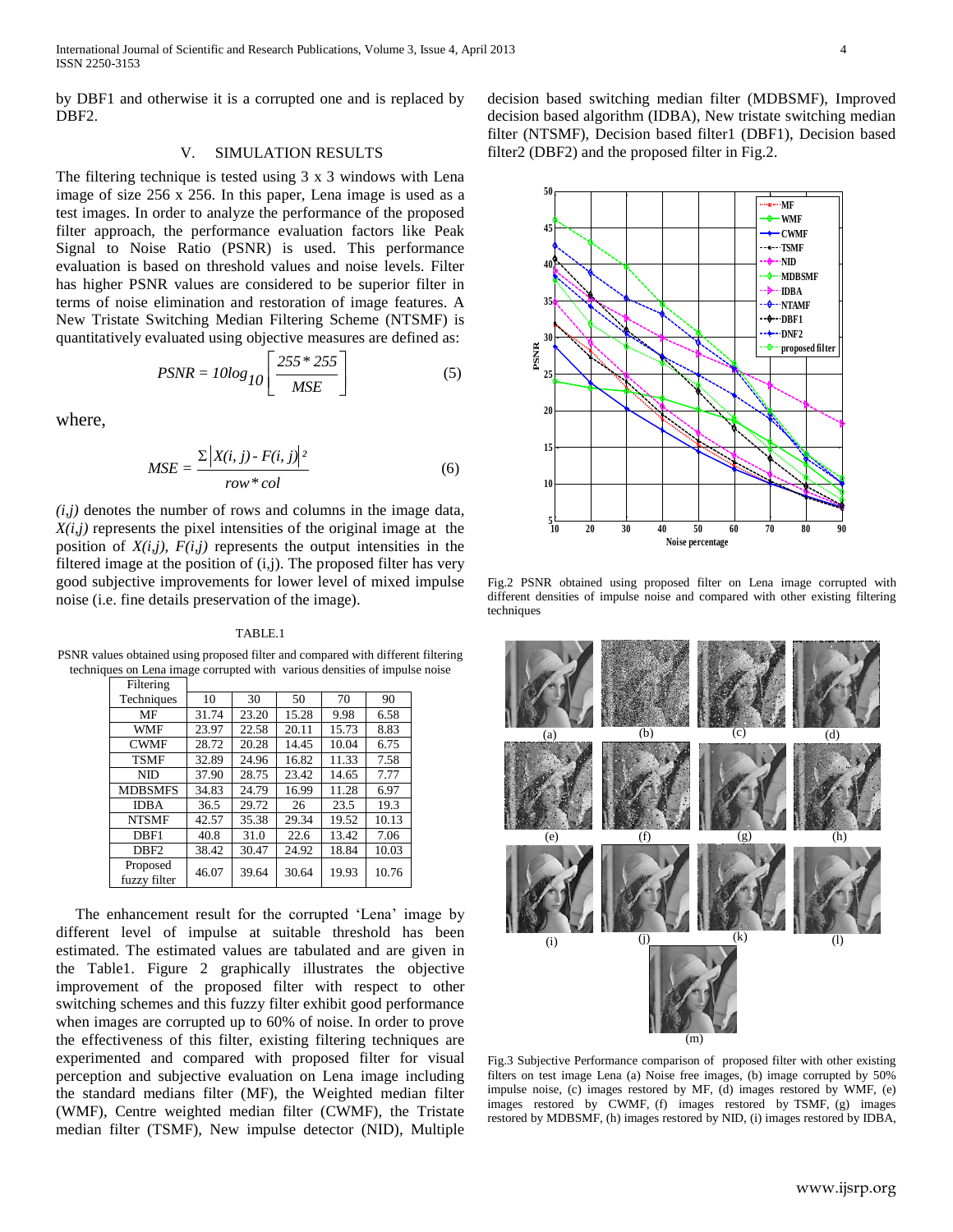(j) image restored by NTSMF , (k)images restored by DBF 1, (l) image restored by DBF 2 and (m) image restored by the proposed fuzzy filter

Figure 3 illustrates the subjective performance for human visual perception. The performance of this filter is evaluated using various impulse corruption ratios from 10% to 90% with suitable threshold. This filter has better performance than the other filtering schemes for the noise densities up to 60%. It shows that the better performance in removing impulse noise from digital images without distorting the useful information in the image.

Table 2

PSNR values obtained by applying proposed filtering technique on different test images corrupted with various densities of impulse

| noise         |               |       |        |       |  |  |  |  |
|---------------|---------------|-------|--------|-------|--|--|--|--|
| Noise<br>$\%$ | <b>Baboon</b> | Lena  | Pepper | Rice  |  |  |  |  |
| 10            | 40.70         | 46.07 | 49.52  | 47.65 |  |  |  |  |
| 20            | 35.48         | 43.04 | 45.82  | 45.93 |  |  |  |  |
| 30            | 31.64         | 39.64 | 42.25  | 39.74 |  |  |  |  |
| 40            | 28.43         | 34.54 | 37.74  | 36.03 |  |  |  |  |
| 50            | 25.34         | 30.64 | 34.26  | 33.73 |  |  |  |  |
| 60            | 22.23         | 26.44 | 29.78  | 28.01 |  |  |  |  |
| 70            | 18.45         | 19.93 | 23.56  | 22.65 |  |  |  |  |
| 80            | 13.74         | 14.04 | 18.78  | 17.57 |  |  |  |  |
| 90            | 9.89          | 10.76 | 14.47  | 14.95 |  |  |  |  |



Fig.4 Performance of test images:  $(a_{1,2 \text{ and } 3})$  original images,  $(b_{1,2 \text{ and } 3})$  images corrupted with 50% of noise and  $(d_{1, 2 \text{ and } 3})$  images enhanced by proposed filter

 Digital images are nonstationary process; therefore depends on properties of edges and homogenous region of the test images, each digital images having different quantitative measures. Fig.4 illustrate the subjective performance of the fuzzy filtering technique for Baboon, Lena, Pepper and Rice images: noise free image in first column, images corrupted with 50% impulse noise in second column, Images restored by proposed Filtering technique in third column. This depicts properties of digital

images. Performance of quantitative analysis is evaluated and is summarized in Table.2. This is graphically illustrated in Fig.5. This qualitative and quantitative measurement shows that the proposed filtering technique outperforms the other filtering schemes for noise densities up to 60%. Since there is an improvement in PSNR values of all images up to 60% while compare to PSNR values of conventional filters output.



Fig. 5 PSNR obtained by applying proposed filtering technique for different images corrupted with various densities of impulse noise

 The qualitative performance of Pepper and Rice images are better than the other images for the noise levels ranging from 10% to 50%. But for higher noise levels, the Pepper image is better. The Baboon image seems to perform poorly for higher noise levels. Based on the intensity level or brightness level of the image, it is concluded that the performance of the images like pepper, Lena, Baboon and Rice will change. Since digital images are nonstationary process. The quantitative performance of Pepper and Rice images are better than the other images for the noise levels ranging from 10% to 60%. The proposed filtering technique is found to have eliminated the impulse noise completely while preserving the image features quite satisfactorily. This novel filter can be used as a powerful tool for efficient removal of impulse noise from digital images without distorting the useful information in the image and gives more pleasant for visual perception.

 In image processing, some objective quality criteria are usually used to ascertain the goodness of the results (e.g. the image is good if it possesses a low amount of fuzziness indicating high contrast). The human observer, however, does not perceive these results as good because their judgment is subjective. This distinction between objectivity and subjectivity is the first major problem in the human machine-interaction. Another difficulty is the fact that different people judge the image quality differently. This inter-individual difference is also primarily due to the aforesaid human subjectivity.